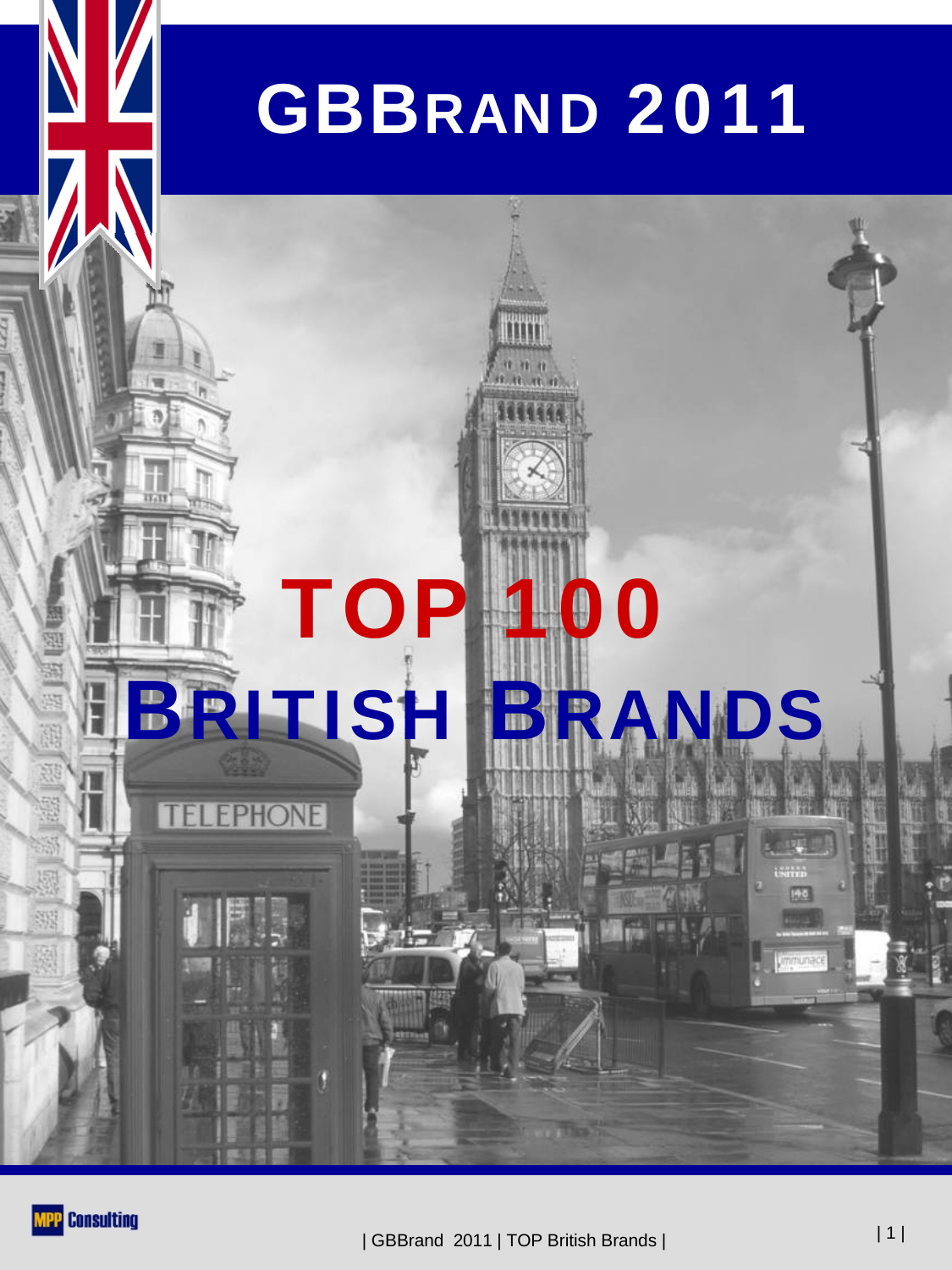

#### **About the GBBrand**

Regardless the globalization, every country always has its own national brands that sometimes could be much stronger and more popular inside the country, that well known international brands. Sometimes it could happens even in the country that is the origin of many global brands.

Today the brand is often the biggest and very valuable assets, because the very strong and popular brand regardless of its scale and age allows the company to retain or to gain significant market share, and also provides an opportunity to actively develop at the global markets.

In our times the business are increasingly faced the situation when the brand becomes one of the most expensive assets in the company's value, even compared with manufacturing facilities. And in such a situation, the most attention is paid to the brand value in mergers and acquisitions, as well as in public offerings of shares on stock markets or placing other types of securities in order to attract investment. In this case It is necessary to solve the puzzle, when the company realizes the full value of its brand, but can not express it in concrete figures.

After many researches, the optimal solution was found, and since early 2010, the agency MPP Consulting has established long-term project of the national brands evaluation. Using the developed methodology in 2011 the rating of the most valuable brands of the Great Britain was created.

The main task of the rating "GBBrand 2011" was to determine the 100 most expensive British brands, as well as their current real market value, based on the financial performance of companies using such brands (trademarks), as well as the positions of each company in the market and prospects for development both companies and their brands.

It is worth noting that the ranking only includes brands created in the Great Britain or for British goods (services), although how much later they became known at national or global levels. The geographical origin of brands from the Great Britain was the main criterion for selection of brands (trademarks), assessed in rating.

\* All rights to brands and trademarks mentioned or referred to in the ranting belong to their respective owners.

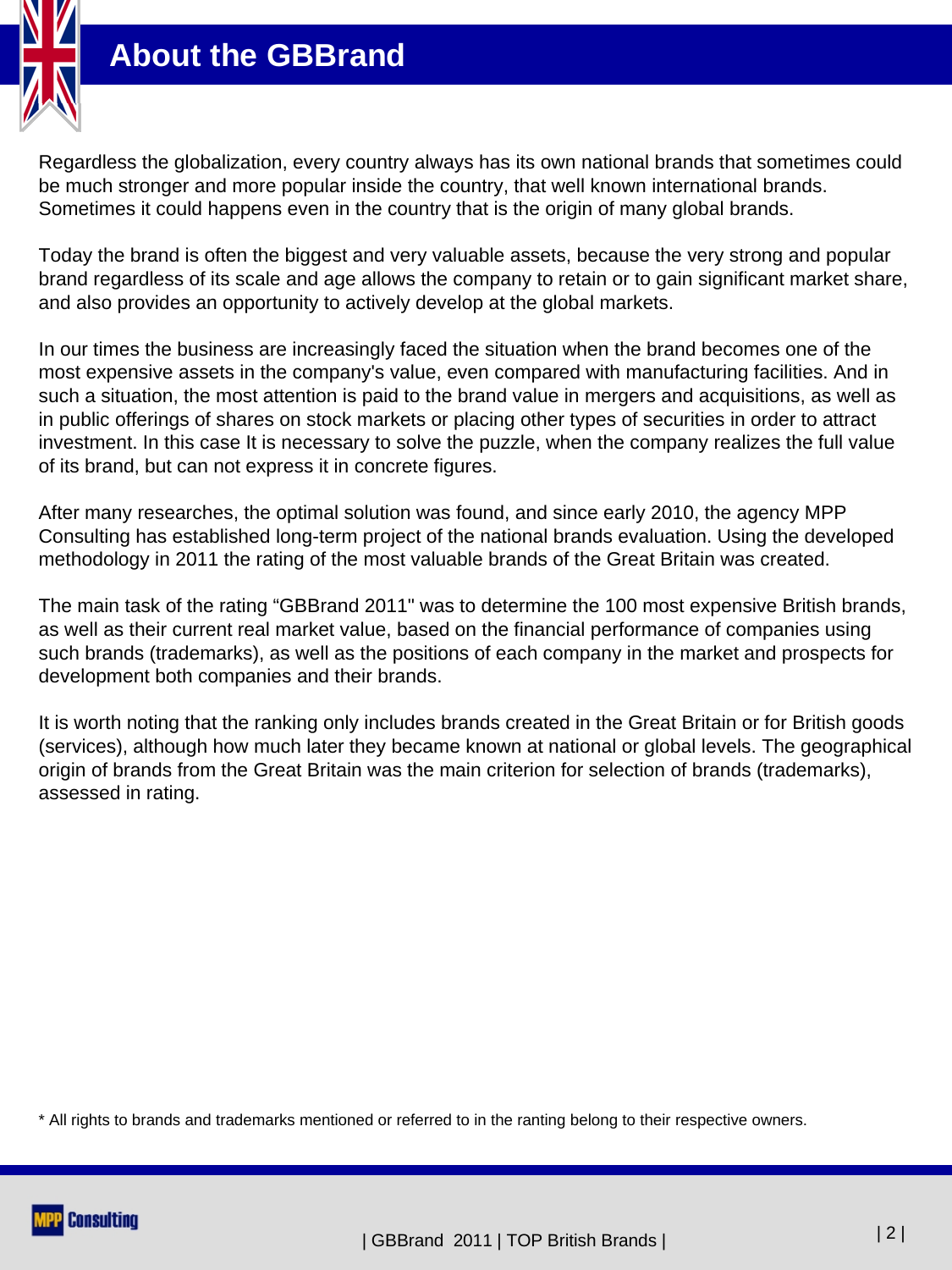



This methodology is based on analysis of factors influencing the market value of the brand: the company's position on market, consumer value of brand, as well as factors actual trends for the company and its brand.

Brand value calculation formula:

#### **V = Fc \* (Iq \* Gq \* Tq \* Cq) \* Uid**

V – brand value Fc – composite financial index Iq – investment index Gq – geographical index Tq – technological index Cq - competitive index Uid – unique identity index

It is worth noting that the brand value includes only the cost of the brand (name), excluding production facilities, infrastructure, patents, inventions and other tangible or intellectual property.

\* Value of Brands in rating indicated in millions \$

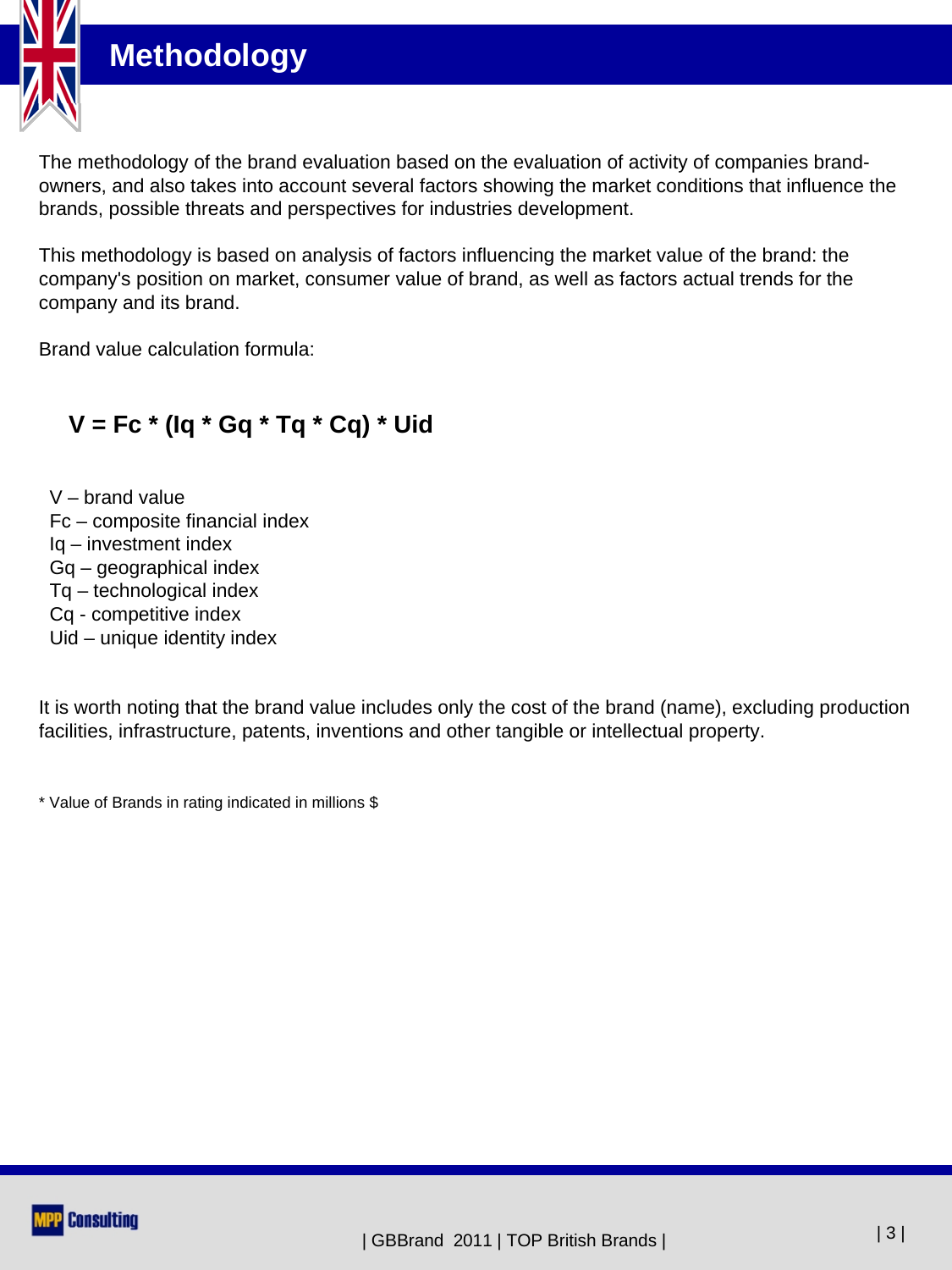

#### **TOP 100 1 - 20**

|                  | <b>Brand</b>    | Value, mln.\$ | Logo                                | <b>Industry</b>           |
|------------------|-----------------|---------------|-------------------------------------|---------------------------|
| $\mathbf{1}$     | Vodafone        | 19832         | vodafone                            | Telecommunication         |
| $\overline{c}$   | Virgin          | 8 0 0 5       | $\mathbf{u}$                        | <b>Diversified</b>        |
| 3                | O <sub>2</sub>  | 7830          |                                     | Telecommunication         |
| 4                | <b>BP</b>       | 7 3 2 0       |                                     | Oil & Fuels               |
| 5                | Orange          | 6518          | orange                              | Telecommunication         |
| 6                | Tesco           | 4 3 7 0       | <b>TESCO</b>                        | Retail                    |
| $\overline{7}$   | Sainsbury's     | 3 2 5 5       | <b>Sainsbury's</b>                  | Retail                    |
| 8                | <b>HSBC</b>     | 3 1 3 4       | HSBC <sup></sup>                    | <b>Financial services</b> |
| $\boldsymbol{9}$ | Reebok          | 2820          | <b>Reebok</b>                       | Clothing & Fashion        |
| 10               | <b>Barclays</b> | 2769          | <b>BARCLAYS</b>                     | <b>Financial services</b> |
| 11               | <b>KitKat</b>   | 2 180         |                                     | Confectionary             |
| 12               | Aquafresh       | 2013          | <b>Aquafresh</b>                    | Hygiene goods             |
| 13               | Lipton          | 1787          | <b>Lipton</b>                       | Tea                       |
| 14               | Fairy           | 1 6 2 8       | <b><i><b>SFAIRY</b></i></b>         | Household chemistry       |
| 15               | Rolls-Royce     | 1 5 2 1       | <b>ROLL</b><br>$\mathbb R$<br>ROYCE | Automotive                |
| 16               | <b>Bentley</b>  | 1 4 4 8       | <b>EO</b>                           | Automotive                |
| 17               | <b>Skittles</b> | 1 3 9 3       |                                     | Confectionary             |
| 18               | Innocent        | 1 372         | innocent                            | <b>Drinks</b>             |
| 19               | Marks & Spencer | 1 3 4 8       | <b>EM&amp;S</b>                     | Clothing & Fashion        |
| 20               | Ariel           | 1 2 9 6       |                                     | Household chemistry       |



| <b>Industry</b>               |
|-------------------------------|
| Telecommunication             |
| <b>Diversified</b>            |
| Telecommunication             |
| Oil & Fuels                   |
| Telecommunication             |
| Retail                        |
| Retail                        |
| <b>Financial services</b>     |
| Clothing & Fashion            |
| <b>Financial services</b>     |
| Confectionary                 |
| Hygiene goods                 |
| Tea                           |
| Household chemistry           |
| Automotive                    |
| Automotive                    |
| Confectionary                 |
| <b>Drinks</b>                 |
| <b>Clothing &amp; Fashion</b> |
| Household chemistry           |

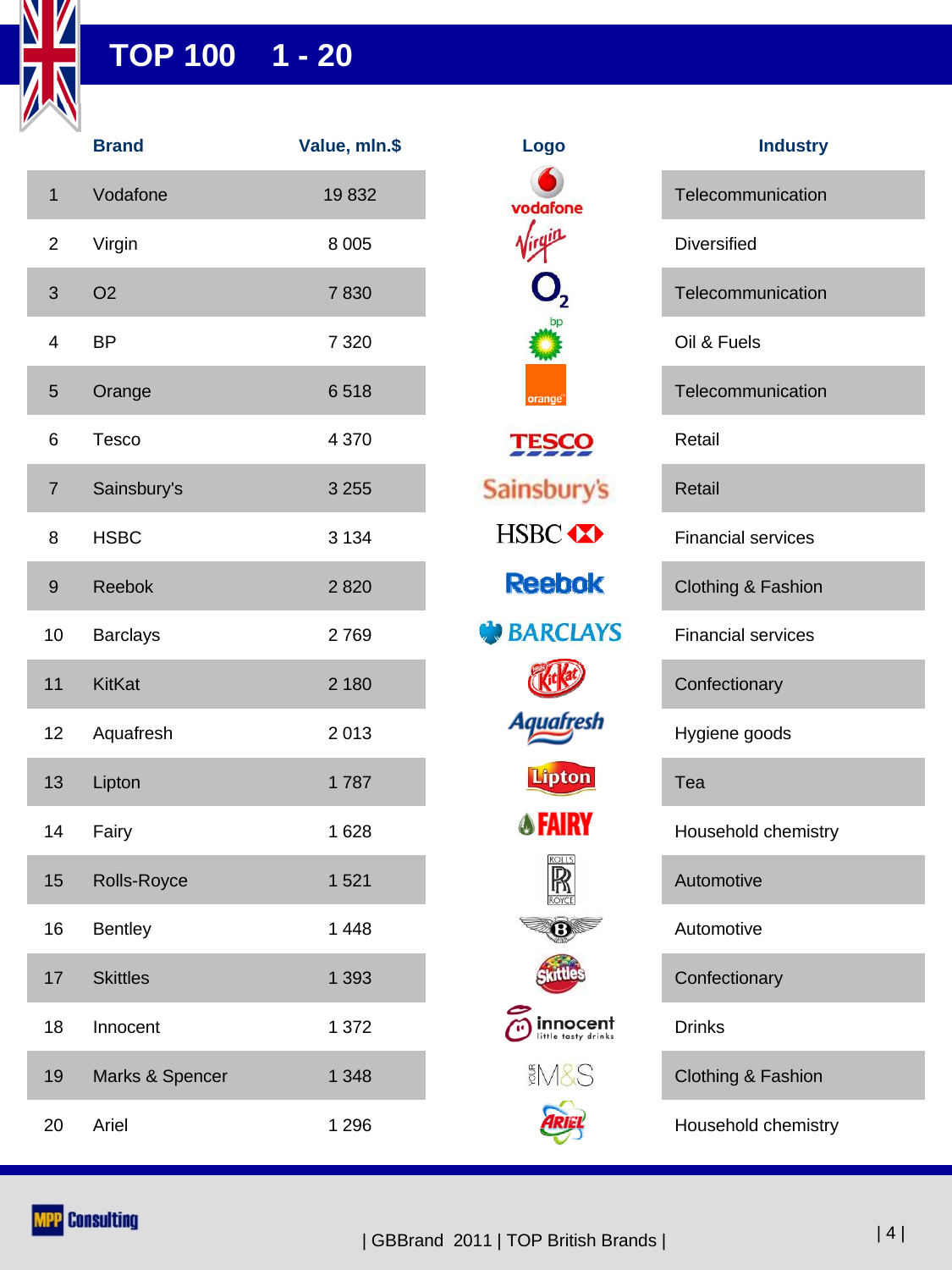

### **TOP 100 21 - 40**

|    | <b>Brand</b>        | Value, mln.\$ | Logo                 | <b>Industry</b>           |
|----|---------------------|---------------|----------------------|---------------------------|
| 21 | Lloyd's             | 1 2 2 6       | <b>LLOYD'S</b>       | Insurance                 |
| 22 | Johnnie Walker      | 1 160         | JOHNNIE WALKER.      | Alcohol                   |
| 23 | <b>Next</b>         | 1 1 4 6       | next                 | Clothing & Fashion        |
| 24 | Cadbury             | 1 1 0 9       |                      | Confectionary             |
| 25 | <b>Land Rover</b>   | 1 1 0 2       | <b>LAND</b><br>ROVER | Automotive                |
| 26 | Twinings            | 1 0 6 9       | TWININGS             | Tea                       |
| 27 | <b>BBC</b>          | 1 0 1 1       | $B$ $B$ $C$          | Media                     |
| 28 | Mini                | 999           | MINI)                | Automotive                |
| 29 | <b>Sunsilk</b>      | 991           | <b>SUNSILK</b>       | Household chemistry       |
| 30 | Twix                | 983           | TWIX                 | Confectionary             |
| 31 | Jaguar              | 976           | JAGUAR               | Automotive                |
| 32 | <b>Aston Martin</b> | 917           |                      | Automotive                |
| 33 | Beefeater           | 901           | <b>BEEFEATER</b>     | Alcohol                   |
| 34 | Cravendale          | 889           | <b>Cravendale</b>    | Milk                      |
| 35 | <b>Chivas Regal</b> | 870           |                      | Alcohol                   |
| 36 | TopGear             | 803           | TopGear              | Media                     |
| 37 | Tropicana           | 779           | <b>Tropícana</b>     | <b>Drinks</b>             |
| 38 | White Horse         | 768           | <b>WHITE HORSE</b>   | Alcohol                   |
| 39 | Lloyds TSB          | 764           | Lloyds TSB           | <b>Financial services</b> |
| 40 | Aviva               | 752           | <b>AVIVA</b>         | Insurance                 |

| ogo.                  | <b>Industry</b>               |
|-----------------------|-------------------------------|
| OYD'S                 | Insurance                     |
| WALKER.               | Alcohol                       |
| <u>ext</u>            | <b>Clothing &amp; Fashion</b> |
|                       | Confectionary                 |
| LAND:<br>ROVEI        | Automotive                    |
| NINING <sub>S</sub>   | Tea                           |
| B C                   | Media                         |
| (MINI)                | Automotive                    |
| VSILK                 | Household chemistry           |
| TES                   | Confectionary                 |
| GUAR                  | Automotive                    |
|                       | Automotive                    |
| EFEATER               | Alcohol                       |
| vendale               | Milk                          |
|                       | Alcohol                       |
| opGear                | Media                         |
| pícana                | <b>Drinks</b>                 |
| <sub>I</sub> ITEHORSE | Alcohol                       |
| loyds TSB             | <b>Financial services</b>     |
| <b>AVIVA</b>          | Insurance                     |

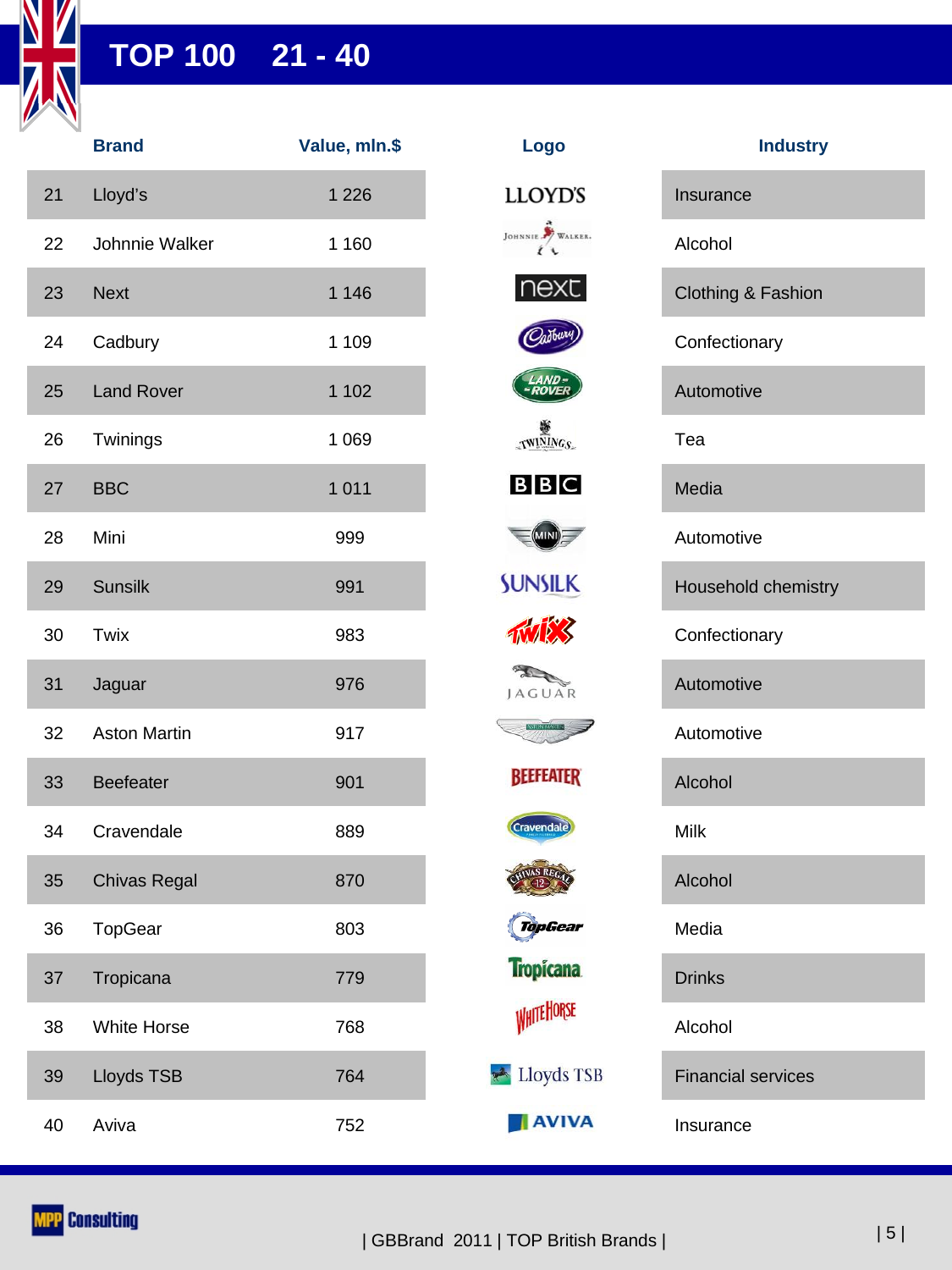

## **TOP 100 41 - 60**

|    | <b>Brand</b>         | Value, mln.\$ | Logo                    | <b>Industry</b>           |
|----|----------------------|---------------|-------------------------|---------------------------|
| 41 | Superdrug            | 737           | Superdr                 | Retail                    |
| 42 | <b>Famous Grouse</b> | 732           | <b>FAMOUS</b><br>GROUSE | Alcohol                   |
| 43 | Yeo Valley           | 718           | <b>Veo Valley</b>       | <b>Milk</b>               |
| 44 | <b>BT</b>            | 697           | <b>BT</b>               | Telecommunication         |
| 45 | Homebase             | 690           | <b>HOMEBASE</b>         | Retail                    |
| 46 | Newcastle            | 682           |                         | Beer                      |
| 47 | Typhoo Tea           | 664           |                         | Tea                       |
| 48 | Prudential           | 661           | <b>PRUDENTIAL</b>       | Insurance                 |
| 49 | <b>Ballantine's</b>  | 634           | s<br>Sallantinės        | Alcohol                   |
| 50 | Magners              | 616           | <b>MAGNERS</b>          | Alcohol                   |
| 51 | <b>Tetley</b>        | 603           | <b>Tetley</b>           | Tea                       |
| 52 | Durex                | 588           | (durex)                 | Pharmacy                  |
| 53 | J&B                  | 581           | $J\!\Phi\!B$            | Alcohol                   |
| 54 | <b>Halifax</b>       | 579           | <b>HALIFAX</b>          | <b>Financial services</b> |
| 55 | Parker Pen           | 576           | <b>PARKER</b>           | Office tools              |
| 56 | McLaren              | 560           | <b>McLaren</b>          | Automotive                |
| 57 | Range Rover          | 552           | RANGE<br>ROVER          | Automotive                |
| 58 | Lux                  | 549           |                         | Household chemistry       |
| 59 | Umbro                | 507           | UMBRO                   | Clothing & Fashion        |
| 60 | Lotus                | 496           | 得                       | Automotive                |

| Logo                           |              |
|--------------------------------|--------------|
| wan<br>uperc                   | F            |
| <b>FAMOUS</b><br><b>GROUSE</b> | ŀ            |
| <b>VeoValley</b>               | Ŋ            |
| BT                             | ٦            |
| <b>HOMEBASE</b>                | F            |
|                                | E            |
| phoc                           | I            |
| <b>EXAMPLE PRUDENTIAL</b>      | I            |
| Ballantineš.                   | ł            |
| <b>MAGNERS</b>                 | ŀ            |
| <b>Tetley</b>                  | I            |
| (durex)                        | F            |
| ${\bf J}$                      | ł            |
| <b>HALIFAX</b>                 | F            |
| PARKER                         | $\mathsf{C}$ |
| <i>M</i> cLaren <sup>7</sup>   | ŀ            |
| RANGE<br>ROVER                 | ŀ            |
|                                | ŀ            |
| D                              | C            |
| $\mathcal{C}_{\text{OT}}$      | ŀ            |

| <b>Industry</b>               |
|-------------------------------|
| Retail                        |
| Alcohol                       |
| Milk                          |
| Telecommunication             |
| Retail                        |
| Beer                          |
| Tea                           |
| Insurance                     |
| Alcohol                       |
| Alcohol                       |
| Tea                           |
| Pharmacy                      |
| Alcohol                       |
| <b>Financial services</b>     |
| Office tools                  |
| Automotive                    |
| Automotive                    |
| Household chemistry           |
| <b>Clothing &amp; Fashion</b> |

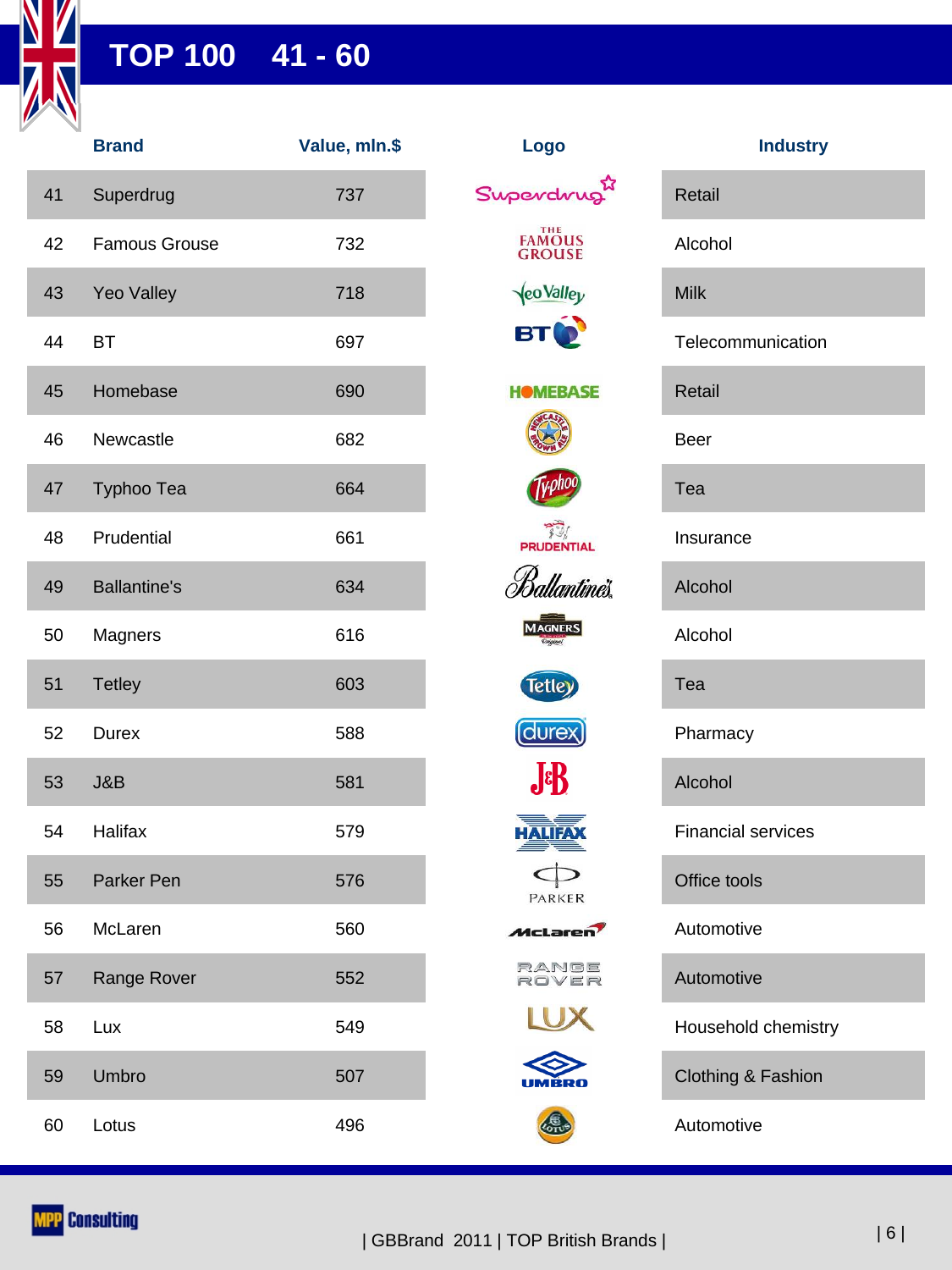

### **TOP 100 61 - 80**

|    | <b>Brand</b>        | Value, mln.\$ | Logo                                                           | <b>Industry</b>           |
|----|---------------------|---------------|----------------------------------------------------------------|---------------------------|
| 61 | Kenco               | 477           | Kenco                                                          | Coffee                    |
| 62 | Mikado              | 473           | <b>MIRADO</b>                                                  | Confectionary             |
| 63 | <b>PWC</b>          | 445           | pwc                                                            | Consulting                |
| 64 | Fuller's            | 437           |                                                                | Beer                      |
| 65 | Rubicon             | 428           | <b>Kubico</b>                                                  | <b>Drinks</b>             |
| 66 | <b>Yellow Pages</b> | 419           | Yellow Pages <sup>®</sup>                                      | Media                     |
| 67 | Asda                | 412           | <b>ASDA</b>                                                    | Retail                    |
| 68 | Marmite             | 410           | MARMIT                                                         | Foods                     |
| 69 | Chelsea             | 402           |                                                                | Sport                     |
| 70 | PizzaExpress        | 401           |                                                                | HoReCa                    |
| 71 | Pall Mall           | 394           | <b>THE REAL MALL</b>                                           | Tobacco                   |
| 72 | Manchester United   | 390           |                                                                | Sport                     |
| 73 | Ernst & Young       | 388           | <b>EI ERNST &amp; YOUNG</b>                                    | Consulting                |
| 74 | Safeway             | 382           | (S) SAFEWAY                                                    | Retail                    |
| 75 | Daily Telegraph     | 374           | <b>Telegraph</b>                                               | Media                     |
| 76 | Hoover              | 349           | <b>Hoove</b>                                                   | Household equipment       |
| 77 | <b>Burberry</b>     | 346           | <b>BURBERRY</b><br>${\tt L}$ o ${\tt N}$ ${\tt D}$ o ${\tt N}$ | Clothing & Fashion        |
| 78 | Glenlivet           | 344           | <b>GLENLIVET</b>                                               | Alcohol                   |
| 79 | <b>NatWest</b>      | 337           | <b>a</b> NatWest                                               | <b>Financial services</b> |
| 80 | Dave                | 321           | Dave                                                           | Media                     |

| go                                           | <b>Industry</b>           |
|----------------------------------------------|---------------------------|
| ico                                          | Coffee                    |
| <b>ADO</b>                                   | Confectionary             |
| $\overline{wc}$                              | Consulting                |
|                                              | Beer                      |
| írco                                         | <b>Drinks</b>             |
| <b>wPages</b>                                | Media                     |
| 4 D'1                                        | Retail                    |
| <b>MITE</b>                                  | Foods                     |
|                                              | Sport                     |
|                                              | HoReCa                    |
| PALL MALL                                    | Tobacco                   |
|                                              | Sport                     |
| & YOUNG                                      | Consulting                |
| <b>EWAY</b>                                  | Retail                    |
| yraph                                        | Media                     |
|                                              | Household equipment       |
| ${\bf E}{\bf R}{\bf R}{\bf Y}$<br><b>DON</b> | Clothing & Fashion        |
| <sub>THE</sub><br>NLIVET                     | Alcohol                   |
| atWest                                       | <b>Financial services</b> |
| Dave                                         | Media                     |

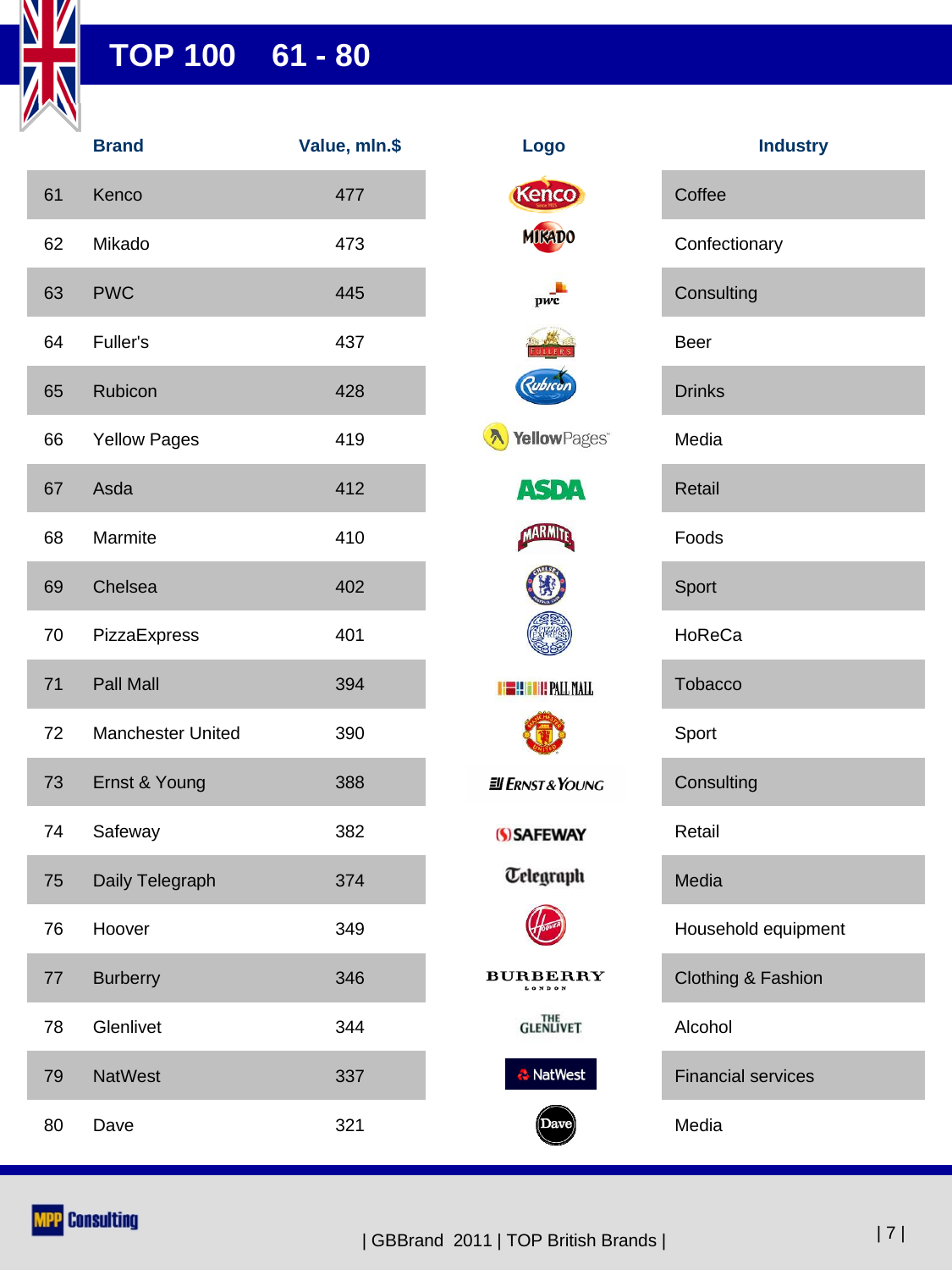

## **TOP 100 81 - 100**

|     | <b>Brand</b>           | Value, mln.\$ | Logo                                           | <b>Industry</b>     |
|-----|------------------------|---------------|------------------------------------------------|---------------------|
| 81  | <b>Dunhill</b>         | 318           | $d$ <sub>unhill</sub>                          | Clothing & Fashion  |
| 82  | Deloitte               | 315           | <b>Deloitte.</b>                               | Consulting          |
| 83  | Glenfiddich            | 309           | Glenfiddich.                                   | Alcohol             |
| 84  | Sunpride               | 302           | <b>Sunpride</b>                                | <b>Drinks</b>       |
| 85  | <b>KPMG</b>            | 297           | <b>KPMG</b>                                    | Consulting          |
| 86  | The Independent        | 254           | THE ¥<br>INDEPENDENT                           | Media               |
| 87  | Saatchi & Saatchi      | 248           | <b>SAATCHI &amp; SAATCHI</b>                   | Advertising         |
| 88  | Vauxhall               | 228           |                                                | Automotive          |
| 89  | Peacocks               | 219           | PEACOCKS                                       | Retail              |
| 90  | <b>British Airways</b> | 217           | <b>BRITISH AIRWAYS</b>                         | Transport           |
| 91  | Flora                  | 211           | <b>FLORA</b>                                   | <b>Milk</b>         |
| 92  | Sky                    | 207           | sky                                            | Media               |
| 93  | Liverpool              | 203           |                                                | Sport               |
| 94  | Grant's                | 202           | Grants                                         | Alcohol             |
| 95  | Vivienne Westwood      | 201           | $\mathbb{d}_{\mathbb{D}}$<br>Vivienne Westwood | Cosmetics           |
| 96  | River Island           | 199           | <b>RIVER ISLAND</b>                            | Clothing & Fashion  |
| 97  | Carphone Warehouse     | 198           | <b>E Carphone Warehouse</b>                    | Retail              |
| 98  | <b>Bulmers</b>         | 197           | <b>BULMERS</b>                                 | Alcohol             |
| 99  | T.M.Lewin              | 196           | <b>TM</b> Jewin                                | Clothing & Fashion  |
| 100 | Imperial Leather       | 195           | Cussom<br><b>IMPERIAL</b>                      | Household chemistry |

| Logo                       | <b>Industry</b>               |
|----------------------------|-------------------------------|
| $d$ unhill                 | Clothing & Fashion            |
| <b>Deloitte.</b>           | Consulting                    |
| Glenfiddich.               | Alcohol                       |
| <b>Sunpride</b>            | <b>Drinks</b>                 |
| K.PMG.                     | Consulting                    |
| THE ¥<br>INDEPENDENT       | Media                         |
| TCHI & SAATCHI             | Advertising                   |
|                            | Automotive                    |
| PEACOCKS                   | <b>Retail</b>                 |
| <b>UTISH AIRWAYS</b>       | Transport                     |
| FLORI                      | <b>Milk</b>                   |
| sky                        | Media                         |
|                            | Sport                         |
| <b>Grant</b>               | Alcohol                       |
| ivienne Westwood           | Cosmetics                     |
| <b>IVER ISLAND</b>         | Clothing & Fashion            |
| arphone Warehouse          | <b>Retail</b>                 |
| <b>BULMERS</b>             | Alcohol                       |
| <b>I</b> M <b>[ewin</b>    | <b>Clothing &amp; Fashion</b> |
| <b>IMPERIAL</b><br>LEATHER | Household chemistry           |